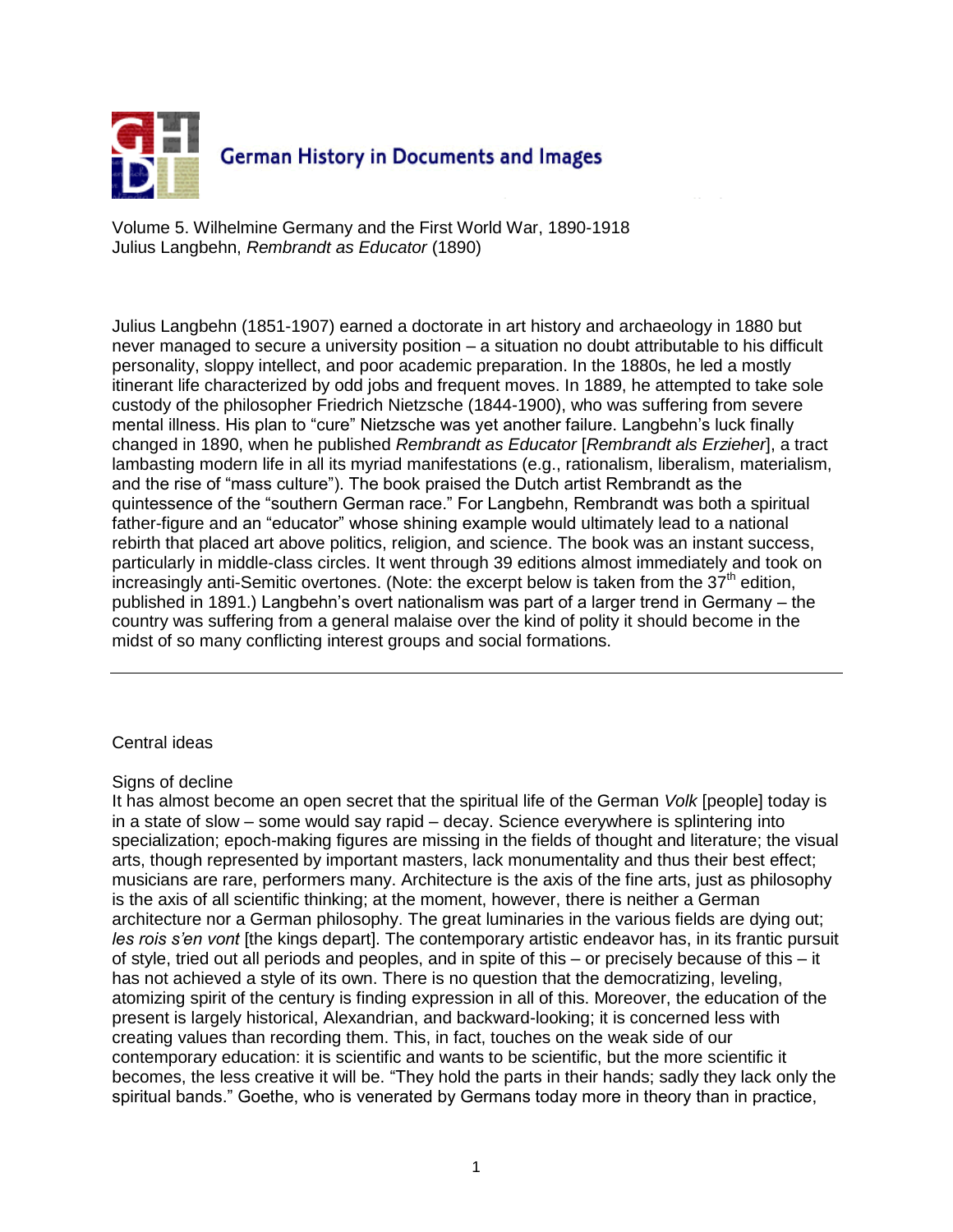could not stand people with glasses; but Germany is now full of real and spiritual wearers of glasses; when will it return in this regard to Goethe's point of view? Surely it is not fitting for the inhabitants of an empire like the German one to declare themselves epigones with a shrug and to renounce progress regarding the truly decisive question of spiritual life. No error is more calamitous than the belief that one has completed the main elements of one's education; the belief that one can merely patch them up here and there: as long as a *Volk* is alive, it cannot escape the necessity of great shifts in its mental axis, in its inner life. Today, discoveries are made in East Africa, but there are far more important discoveries to be made right here in Germany; it is not enough that the Germans have discovered themselves as citizens; they should also discover themselves as human beings!

# A turn toward art

Indeed, a trend in that direction is already perceptible; the better among Germany's educated are looking for new goals in the realm of the intellect. Bismarck, however, said that "the people's opinion is difficult to discern." And in fact, the latter is often something very different from the socalled public opinion; but even a hidden stream betrays itself through vague murmurings. – As it does in this instance. Interest in science, and especially in the once so popular natural science, has recently been declining in broad circles of the German world; a noticeable turnaround in the relevant general mood is taking place; the time when a prominent member at the meeting of natural scientists in Kassel could, in all seriousness, declare it the "brain of Germany" is over. People no longer quite believe in this kind of Gospel. They are rather fed up with induction; there is a thirst for synthesis. We are now standing at the beginning of a new era. The reign, not of *Wissenschaft* [science and scholarship] as such, but of a type of *Wissenschaft* that believes itself to be omnipotent at times, is coming to an end. The education that is now predominantly given to Germans is only a transitional stage in their overall spiritual development. They are a nation of art and should therefore prove themselves as such both internally and externally; old Sebastian Frank, in his *World Chronicle*, already called them "so skilled and quick in all artistic endeavors that they are second to none." The vague premonition of such a development is already found in Goethe, indeed, in the music-loving Luther, if you will. Until the age of 40, the former, as we know, had the serious intention of devoting himself to the fine arts; and the main accomplishment of the latter, the translation of the Bible, was essentially an artistic achievement. The personality of Goethe, especially, is in this case characteristic of the German people today. To be sure, the spiritual structure of the latter is at this time still a scientific one, but it will not be so forever; rather, it would seem that an age of art is now at hand. Small but unmistakable signs confirm this. Just as one can tell the direction of the wind from the position of a blade of grass, the change in the mental climate that is taking place in Germany today is also manifested in the fact that the "professor," as a type, is disappearing from the stage and novels of everyday life to make room for the "artist." Triviality, too, has its laws, and – harmoniously enough – they parallel those of genius. In this case they both proclaim nothing but good. They promise liberation from the age of paper, they proclaim a return to light and joy in life, to unity and refinement, to sincerity and inwardness.

If the German people [*Volk*] returns once more to the true spirit of the image and of creativity, it will have an education; in that way it can become whole again. "Therefore let man educate himself in everything to beauty; let every act be to him an artistic endeavor," Schinkel said. It is exactly the extreme confusion and aberrations in the conceptions of education universally employed by the Germans that suggest that a radical change will soon take place in them. As a more recent poet put it, "Where there is chaos, creation is near." In this case, the spirit of new creation can only be the one that lives in German artists when the word "artist" is understood in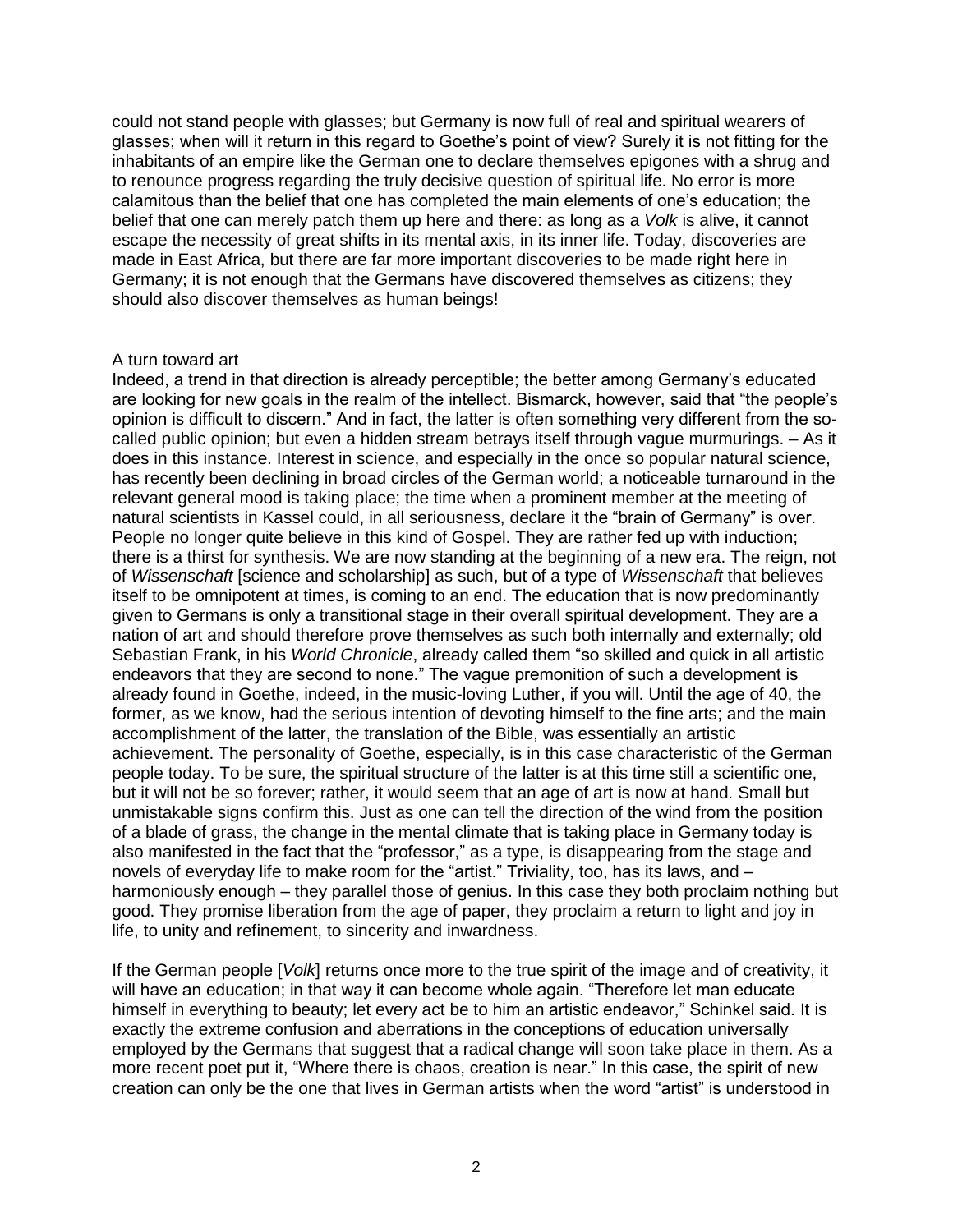its broadest and best sense. They are the representatives of an education of the heart, while the scholar, as such, worships in principle – and often exclusively – an education of reason.

With regard to the decline of the scientific education that is predominant today, on the one hand, and the emergence of a coming artistic education, on the other, it makes sense to ask about the means to promote, regulate, and bring these developments to a clear conclusion, as best as possible. The German people [*Volk*] in its current education is overripe; in essence, though, this over-ripeness is merely an immaturity, for barbarism is always immature vis-à-vis education, and systematic, scientific, educated barbarism has always been at home in Germany. "You know our Germany; it has not yet stopped being uneducated," Reuchlin once wrote to Manutius, words that an honest German could still write to another today. Overcultivation is in fact even cruder than a lack of culture. It is here, then, that potential new pedagogical forces must be put to use; to be precise, they will have to work in a way that is precisely contrary to previous and normal education. The people must not be pulled away from nature, but toward it. Through whom? Through itself. And how? By falling back on its own elemental powers. The people itself creates the medicine it needs, or it gropes for it.

## The individualism of the Germans

To be sure, the final goal of both national art and education is this: monumentality, style, connectedness [*Gebundenheit*]. But German life must first loosen itself before it can become connected; the bow must be loosened before it can be retied. Three tasks now await the Germans: first, to individualize their spirit, second, to consolidate it, and third, to monumentalize it. Each successive stage in the development is unthinkable without the preceding one.

Individualism is the reigning principle of the world, to the extent that it can be judged from a human perspective; at the same time, however, it is the dominant principle of Germanness. Through such a direct connection to the innermost core of the life of the world, Germany is also marked spiritually and artistically, just as it already is geographically, as a Middle Kingdom, but one that is precisely the opposite of the Asian Middle Kingdom: for it shall be governed, not by the queue and the letter, but by law and the spirit. Only thus can its declining education become a rising one once again, and also prove itself as such vis-à-vis other peoples.

"To have character and to be German is without question synonymous," Fichte said. The German must return to this quality, which is inborn but which was often lost in the course of time. Precisely in this fractured being, in this centrifugal striving, which has always been characteristic of the German, lies his ability to cast light upon the world and humanity as a whole in such an immensely rich and variegated way. The more he succeeds in making a virtue out of necessity, the more perfectly he will shape his being. His propensity to be individual, to follow his own head – in short, the proverbial and often politically disadvantageous German disunity – enables him in a special way to advance further in the artistic-spiritual sphere than other nations. Individualism is the root of all art; and since the Germans are without a doubt the most peculiar and headstrong of all peoples, they are also – provided they succeed in mirroring the world clearly – the most outstanding of all peoples artistically. In no people of the world does one find so many living caricatures as one does among the Germans, but this deplorable characteristic also has its positive flip-side: it shows that they are very capable of being educated. The more unpolished someone is, the more he can be polished, and the greater the brilliance he can attain. The great future of the Germans rests on their eccentric character. For the same reason, the highest level of their education can only be one filled with art, for a people's highest level of education must accord with the deepest aspect of its nature; and as I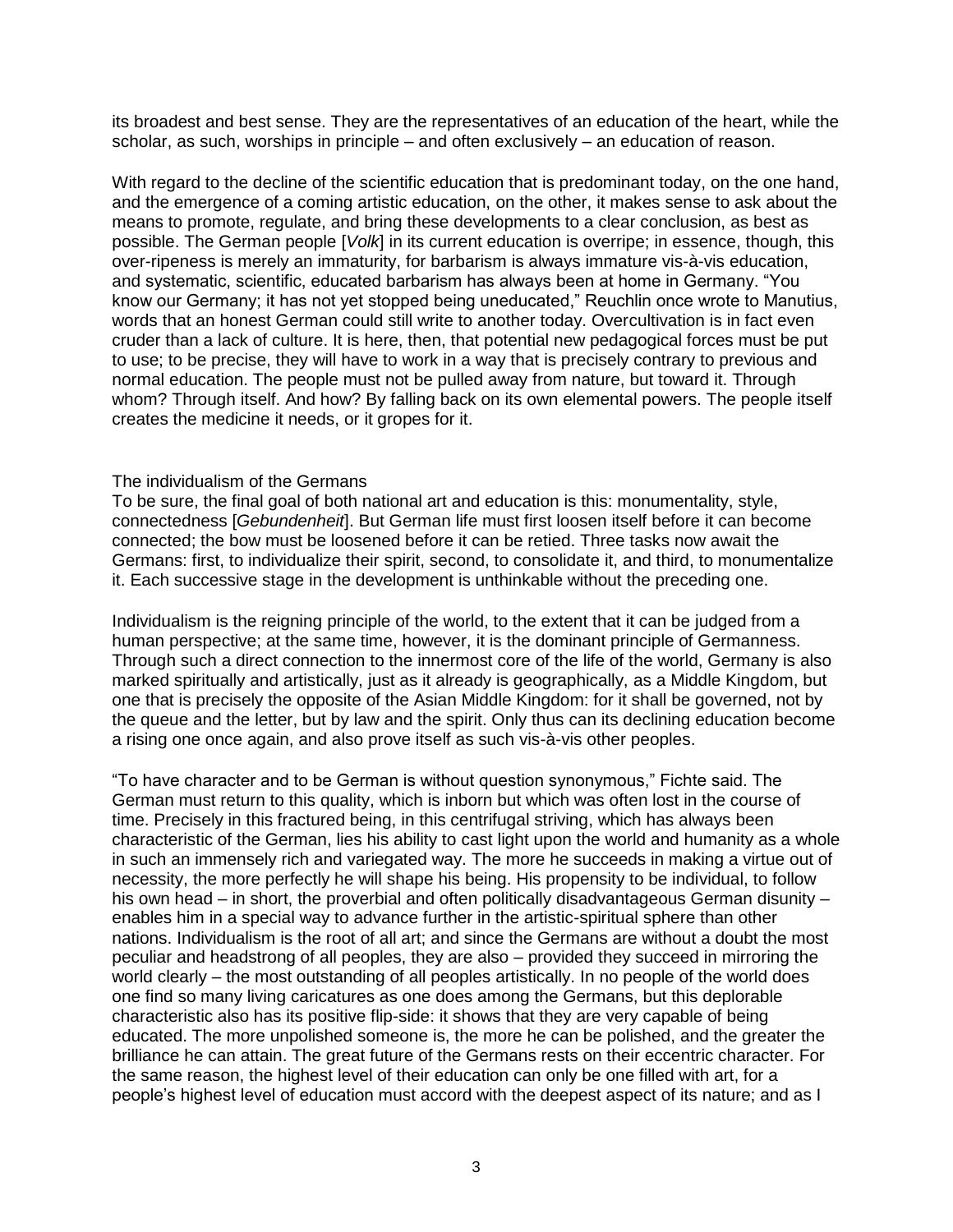have said, individualism is the deepest aspect of the German nature. And so instinct is driving the Germans of today in the right direction, as they begin to look more towards artistic expression [*Gestaltung*] than scientific research; but precisely this very instinct should now elevate itself to full consciousness and realize itself in living action. Germany, which led all European and non-European states in the realm of military and social reform, should now do the same in the realm of artistic and spiritual reform. And it can do this if it properly professes that which is the content of its being, the content of art, the content of the world: individualism.

Education in and to a measured individualism is therefore the immediate task of the German people [*Volk*] in the spiritual realm. This new – and yet so old – cast of mind is as far removed from the scientific specialization that is presently dominant as it is from the abstract idealism that prevailed a hundred years ago. Lessing and Schiller wrote about the education of the human race; Goethe himself simply lived as a man; but the task today is not to educate and attain the latter, but rather the German man. For all the losses, one lasting benefit of the current scientific and political development of the German spirit is that it has moved increasingly away from empty abstractions. Though that does not mean that what is right has been attained, the path to the right has been gained: "Humanity, nationality, tribal uniqueness, family character, and individuality are a pyramid whose tip reaches closer to heaven than its base," Paul de Lagarde has said. It is hard to fully appreciate the value of this great and far-reaching, this primal and genuinely German maxim. With the pendulum of national education having initially swung from idealism to specialization, it must now stop between these two extremes at a healthy individualism. Goethe already differentiated and most emphatically formulated this tripartite scale of German education in accordance with its real value: "In the meantime, we shall hope and wait to see what we Germans will be like about a century from now, and whether we will have reached the point at which we are no longer abstract scholars and philosophers, but human beings." The barbarian is set against man, and the barbarian's nature is one of immoderation, towards one side or another. The transcendental thinking of the Germans of old thus shares certain flaws with the material thinking of the German of today; the former considers itself as far above nature as the later considers itself below nature; there is thus a point where Kant and Büchner meet.

He who is a real German is also a real human, but by no means the reverse. On this, precisely, rests the merit of Germanness, which has been aspired to in this century, just as humanity was in the previous one. The secret lies in binding oneself to one's individuality, but not letting oneself be bound by it. The German must, in a sense, contradict himself in order to do justice to his higher calling; he must elevate his individuality – that which seems free and devoid of law – into law; he must construct himself. For what is individual is useful only when it is separated from purely personal arbitrariness, when it takes its place in the great edifice of a people and the world, when it serves. Let the German serve Germanness.

Organization produces, disorganization consumes. It is therefore desirable that the rule of mediocrities comes to an end in Germany, and that these mediocrities subordinate themselves once again to what is truly great, that they become humble, that they allow themselves to be educated. The first step to that end is self-knowledge. He who possesses little personality is only the fragment of a human being, not a human being. He who does not possess or demonstrate a personality at all is a zero. And "all zeros of the world are, as far as their content and value are concerned, equal to a single zero," Leonardo declared; and this applies, of course, also to the many zeros in Germany today. If the great One of genuine individualism were placed before them, the national spiritual capacity of the Germans would increase quite surprisingly. And it can only be placed before them by having spiritual individuals – be they of the past or the present – return to lead them at the top.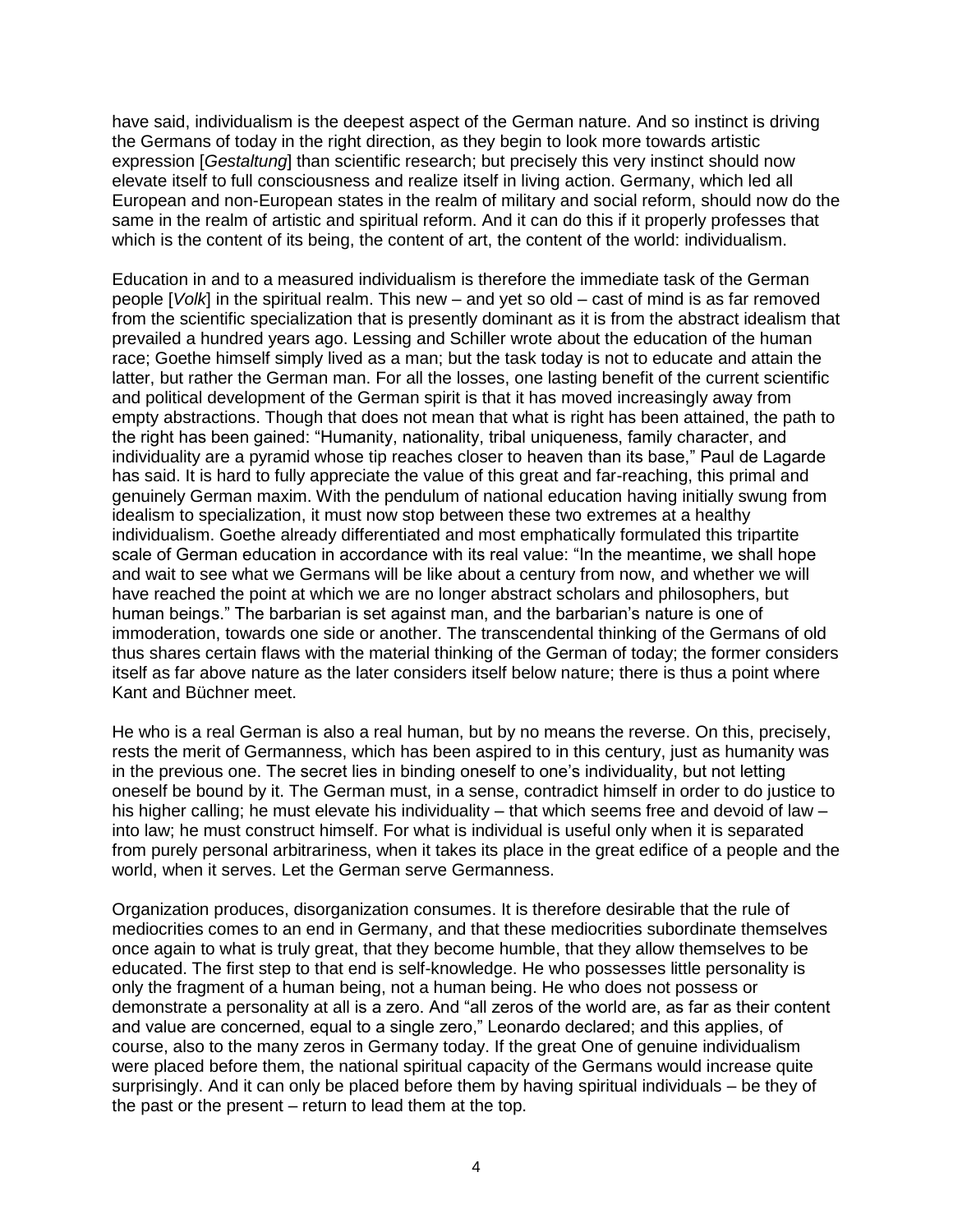## Historical ideals

Every individuality is composed of a number of qualities; it is precisely the nature of these qualities and the way in which they are grouped according to one inclination or another that form an individuality. If one can describe a comparative overview of all of the unalterable qualities of a people as a cross section of its character, then a summarizing overview of the host of men who have superbly developed and exemplified these same qualities in the course of history can be regarded as a longitudinal section of precisely this individuality of a people. The cross section is theoretical in nature, the longitudinal section is practical in nature; it represents, figuratively speaking, the hall of ancestors of this particular spirit of a people. Every quality of the latter finds here one or more chief representative; the virtues as well as the faults of a people become flesh in the course of history. – So, too, among the Germans. "The Germans are honest people," Shakespeare already said: Luther's as well as Bismarck's qualities rest on this honesty. The Germans have been considered brave since time immemorial: Winkelried and Frederick the Great attest to it; likewise, their thinking is embodied in Leibniz and Kant, their poetry in Walther von der Vogelweide and Goethe, their singing in Bach and Mozart. Other traits of the nation's character have concentrated themselves in other men; all of them together, finally, make up the spiritual physiognomy of the people. And it is this that one must probe if one wishes to discover something about a people's duties and responsibilities and predetermined fates. Needless to say, the answer will be very different, depending on time and circumstances; of course, sometimes one quality will have to be considered the leading one, sometimes another. But it will always be the look back into the past, into a past filled by men of action, that can serve as the norm for the future. A people will be educated for a healthy future by its past; and the present is to determine and convey the proper relationship between the two. This is the scale on which one measures a people.

-----------------

This much is clear: Germany cannot relinquish its ideals without relinquishing itself. In and of itself, the historicizing and scientific direction of our present time does not stand in opposition to this – for it would be a very superficial judgment if one were to assume that a *Weltanschauung* that is grounded in reality could or had to forego deeper, spiritual content. Education itself never marches backwards; like a tree, it always lays down new rings that incorporate the old ones: this is called growth. Accordingly, the Germans of today, whose grandfathers possessed an idealistic and whose fathers an historical education, must add up the educational results of the two previous generations by choosing for themselves – historical ideals. These ideals are the heroes of the spirit, ancestors of the *Volk*, representatives of its character traits that are destined, at the present and in the time immediately at hand, to emerge on the surface of history. "There is only one bliss, and that is to reform oneself and to be wise enough to be completely noble," says the much-underrated Grabbe; and those spirits can help the German attain such bliss. They are the reflections of his own, most beautiful existence; against them, the *Volk* may measure its accomplishments and its powers and goals; in them it honors itself. They serve as the crystallization points for the spiritual development of a *Volk* at any given time; they form the high school for which it must prepare itself for its future fates; in short, they are the educators of their *Volk*.

Only spirit can invoke spirit; Faust descended to the mothers; the German today must ascend to his fathers – in order to find the key to the future. A fully alive figure that a *Volk* has before its eyes means a hundred times more than a slogan or a theory; the saying, "men, not measures," also holds true here. Goethe pointed the way when he said: "What is original in us is best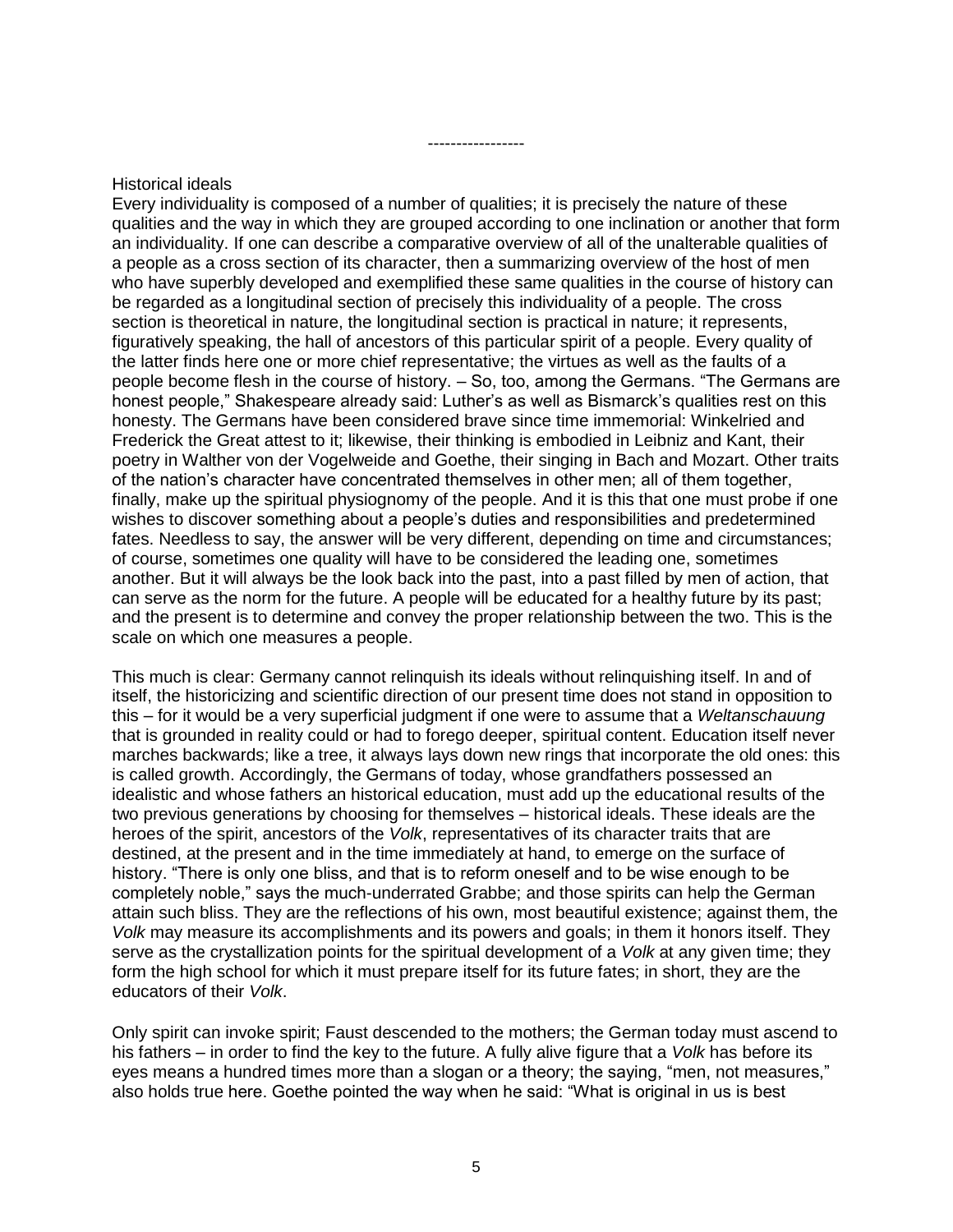preserved and invigorated when we do not lose sight of our ancestors." Like can be recognized only by like; a *Volk* understands itself in its own *Volk* comrades; this is the advantage of historical over other ideals. The former surpass the latter in the inner continuity of life. New fire is kindled from the old.

The institution of "compurgators" represents an ancient German and Greek legal custom; a properly understood cult of heroes, however, is a kind of ethical compurgation that the *Volk* invokes for its last and most able qualities. The individualistic principle, which largely dominates the German, often imparted something unsteady, scattered, and disintegrative to his nature; this has confirmed itself so far not only in political but also in spiritual things; it is precisely in contrast to this that these historical ideals offer a solidifying support. They must function as total personalities; they can and should be radiant banners around which rally the host of those who today are fighters, strivers, earnest seekers. They shall be models; not for scholars, though, but for doers; not as food for epicures, but as food for the core of the *Volk*. Practically speaking, it is of little value to bottle genius, as is done today in Shakespeare and Goethe societies. Instead, genius should be savored at its source; only in that way can it have a fortifying and enriching effect. Special times, of course, require that one look up to a special heroic image; when it comes to the choice of the latter, the need of the times and the spiritual current are crucial. Conversely, its influence on the various spheres of life in a given age will depend on the particular movements and problems that happen to fill it. In political times one must look to political heroes, in artistic times to artistic heroes; but always the critical thing is not to imitate what is transitory in these men, their unique accomplishment, but what is lasting, their inner nature. In every case, one must observe and follow not what is coincidental, but what is necessary, not the individual man, but the nature of the national soul in him. Then one will harvest the corresponding fruits from that community of the spirit, that cult of the hero, that selfunderstanding of the spirit of the *Volk*. A people that applies this method of education to itself will not lack for strength any more than did Antaeus as long as he was touching his earth mother – for it has remained true to itself.

The great, conservative trait, which alone imparts to a national life the spirit of steadfastness – and therefore that which it indispensably requires for a healthy existence and what one might call the style of national life – is something that any people, hence also the German one, will find only by linking up with the great and truly creative spiritual powers of its own past: with its historical ideals. From them we can expect the same limiting, regulating, norm-creating influence inwardly that the political reorganization of Germany has in part exercised on it outwardly and will continue to do so in the future; they stand in the middle between art and politics, leading from the latter to the former.

It is a highly refined and entirely individualistic, but also deeply meaningful, trait of the German national soul that old German law – especially with the already mentioned institution of compurgators – regarded the purely personal conviction as a legal argument; in other words, that here personality and subjectivity assume objective value, as it were. Precisely because this usage is so old, and precisely because it is diametrically opposed to the now dominant Roman legal notions, it proves in what high regard the German holds personality as such, and how essentially foreign modern science – which aims at objectivity, though frequently produces nothing but a lack of color and character – is to his heart. "He who is missing himself can only be healed if he is prescribed himself," wrote the deeply thoughtful and deeply sensitive Novalis; put into modern German, one would say: "He who is suffering from objectivity can only be healed by being prescribed subjectivity." Now, to the extent that we are dealing with an artistic age that is dawning in Germany, the leading spirits – the historical ideals that are critical for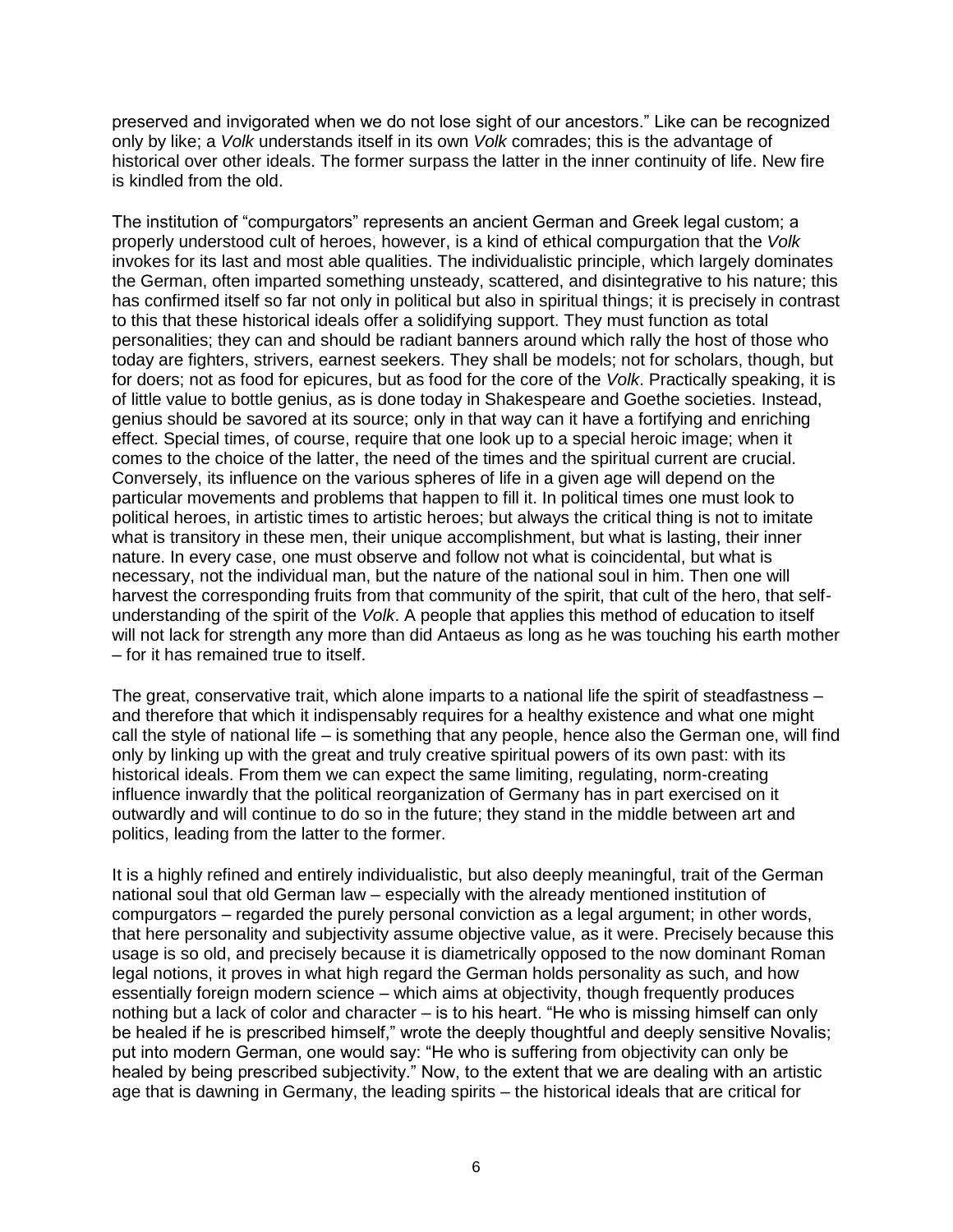such an age – must be looked for among the people's artistic heroes. The future path and direction of German education will evidently be marked out by those men who, during the entire course of German history to date, appear as the bearers of the highest education. In them is given the fixed mathematical points, so to speak, that make it possible to project the general outlines of the coming German education; if one connects these points in a line and extends them, one arrives at the proper goal. It is remarkable, however, that until now it was not scholars but artists who constituted the greatest highpoints of German education by far. Walther von der Vogelweide and Dürer, Shakespeare and Rembrandt, Goethe and Beethoven – [they] should be regarded as such highpoints, not Renaissance philologists or natural scientists of today.

# The model for today: Rembrandt

Every true education is educative, formative, creative, and also artistic; that being so, one must gladly welcome the fact that our *Volk* is now slowly turning away from the one-sidedly dominant science and toward art. This is the mental axial shift that is taking place first of all within German life; the only question now is in what form and under which banner it is to be carried out.

If the Germans are an individual *Volk* by preference, only the most individual of artists can serve as their spiritual guide in the sphere of art, for such a man is most likely to point them back toward themselves. And among all German artists, the most individual is – Rembrandt. The German wants to follow his own head, and nobody did more so than Rembrandt. In this sense, he must almost be called the most German of all German painters, and even the most German of all German artists. Needless to say, his outward importance does not yet accord with such an elevated and unique inner worth; he is appreciated, but not enough. Rembrandt is the prototype of the German artist; as a model he is therefore in perfect harmony with many desires and needs that the German *Volk* of today has in mind – even if some of them are unconscious. Under circumstances different from the present ones, some other great German could and would have to take on this role; now that the Germans are suffering in their education from specialization and hackneyed patterns, the pronounced universalist and individualist Rembrandt can help them. He can lead them back to themselves. He is the relevant historical ideal for the time at hand; he is the fixed point from which new, promising educational forms can start. Rembrandt, however, was Dutch by birth. It is revealing and an external confirmation of the eccentric character of the Germans that their most national artist is only inwardly part of them, but not also politically; the German national spirit had, so to speak, driven the national body apart. That must now change: spirit and body, in the *Volk* as well as in the individual, shall come together again. The rupture that runs through modern culture must close again. And only a living human being, cast into the abyss like Curtius, can close it; Rembrandt is such a person. His personality, in its utter unaffectedness and hyper-individuality, seems like an effective antidote to German pedantry, which has already caused so much harm. This man does not fit into any template; he defies all attempts to lay him down on any kind of learned Procrustean bed. He cannot be turned into academic programs and school formulas, as is the case with Raphael and others; he is who he is: Rembrandt.

Perhaps the German has such a proclivity for rules only because his character is by nature a ruleless one; he seeks correction, complementarity; but he should look for such complementarity more inside than outside himself; he should cleanse himself from the errors of his individualism by elevating healthy individualism into a principle. In doing so, he will fortify his nature and limit it without diminishing or harming it. He needs educational types, but not educational templates; for a type forms itself from the inside out, a template, however, from the outside in; that is a fundamental difference. "One thing is not suitable for all." Just as Greek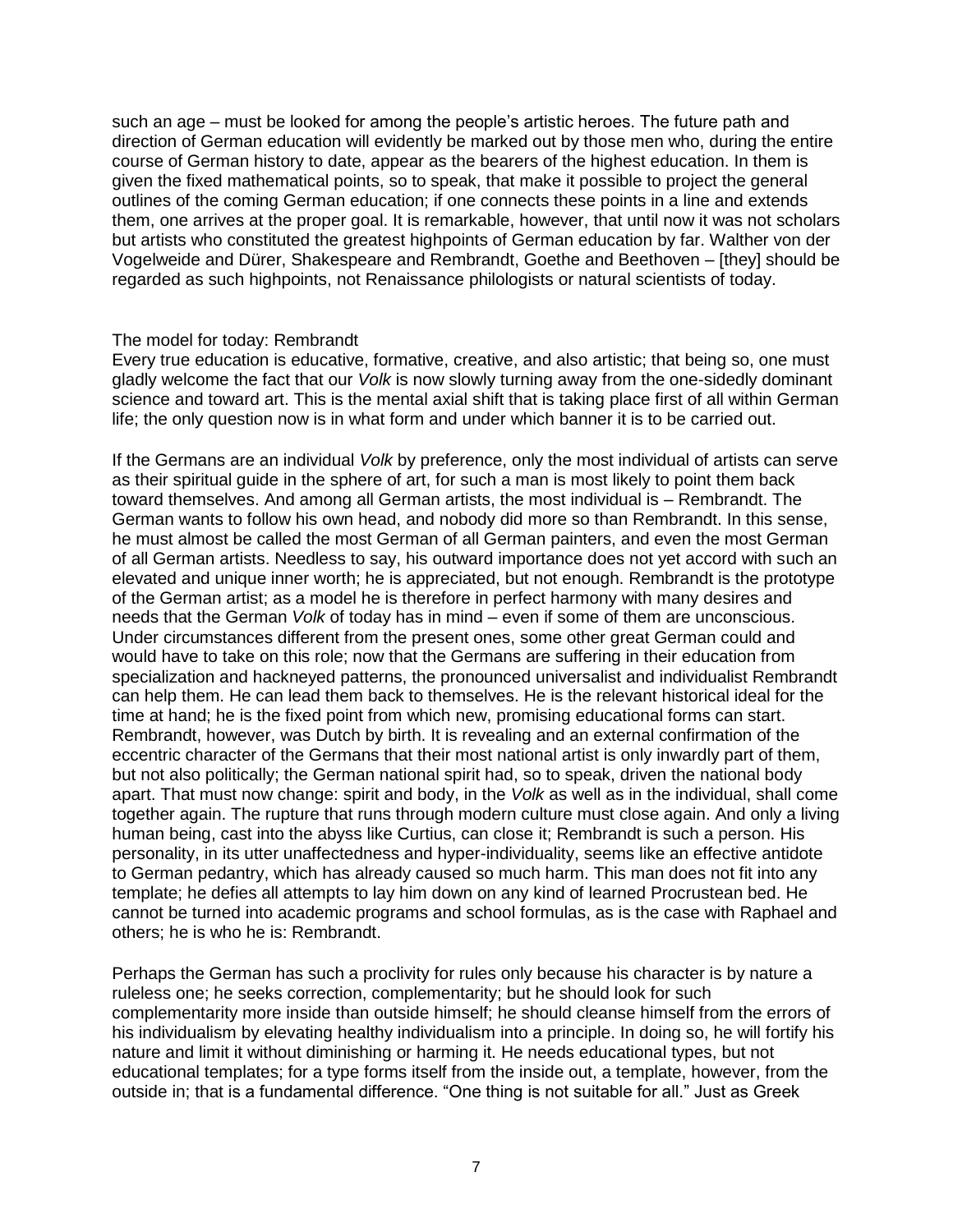artists possessed, in the canon of Polyclites, a normal figure drawn from the people itself, to whose measurements they always adjusted their pictorial works, thereby imparting to the same that character of calm and uniformity and harmony that is the chief virtue of Greek art, so do the German artist and the German man conversely possess, in a figure like Rembrandt, a model of what is animated and distinct, [a model] of a man of individual talents, which forms a fundamental trait of the German character and thus also of German art. The two relate to each other like homophony to polyphony. For the duties and responsibilities of peoples are very different; one fate has befallen the Greeks, another the Germans; the former a concentric, the latter an eccentric nature. And the restless German spirit was probably never juxtaposed to the calm spirit of antiquity more beautifully than in Hölderlin's profoundly German saying: "We are nothing; what we seek is everything." If one compares it with the notion of Olympian calm and self-sufficiency, which is drawn from the deepest depth of the Greek spirit, this contrast becomes even more palpable; "we seek nothing; what we are is everything," the Greeks might have said.

To find the path back to truth, the Germans must simply become mindful of themselves: "This I call a German look, strong, well-bred, and refined," Rahel said. God and humans, poets and prophets, man and woman call out to the German: be German! The Germans, as a people, are now strong; but "well-bred" only in part, and "refined" even less. – For their education is false, and the false is never refined. He who gives up the invaluable good of his individuality for the cheap finery of a false education is not wiser than the Negro who sells his land and his freedom for a bottle of fake rum and a few beads of glass. Strong, well-bred, and refined – is the character of Bach's music; with it and towards it the Germans should form themselves; strong, well-bred, and refined – is the content of Rembrandt's painting; in it the Germans should immerse themselves. The "well-tempered clavier" left behind by the former, and the carefully developed scale of chiaroscuro by the latter are educational tools of the highest order; they are such in the literal and the figurative sense, in the artistic-professional and the human sense; they are such in the German sense.

Originality is not the goal but the precondition of all artistry. It is given in Rembrandt as an exemplar; the German must pass through it if he wishes to become something spiritually. This is the educational meaning of this great artist. As one speaks of Caesarism, one could also speak of Rembrandtism, only that the latter is exactly the opposite of the former: for the former centralizes a people externally, the latter individualizes it internally. The new must pick up from the old, but only at the point where it is freest, and German culture to date is freest in Rembrandt. Today, many things are examined under the microscope; it would be good to look at some things under the macroscope, for a change; *audiatur et altera pars* [let the other part be heard also]. In that spirit, I have made the attempt here to measure, not a man against time, but time – the present – against one man. As a rule, it has little effect on modern non-persons if one says to them: become human beings. Perhaps it will have a greater effect if one points them toward a specific person and calls out to them: become human beings like Rembrandt. Needless to say, that refers not to the level of his talent, but to its quality. This kind of humanness does not need to be grasped by reason, does not need to be drawn from books; it can be seen with the eyes and felt with the heart; it is no departure into ideal and unknown strange lands; it is a return to the ancestral home.

Source: Julius Langbehn, *Rembrandt als Erzieher* [*Rembrandt as Educator*](1890). 37th edition. Leipzig: C. L. Hirschfeld, 1891, pp. 45-58.